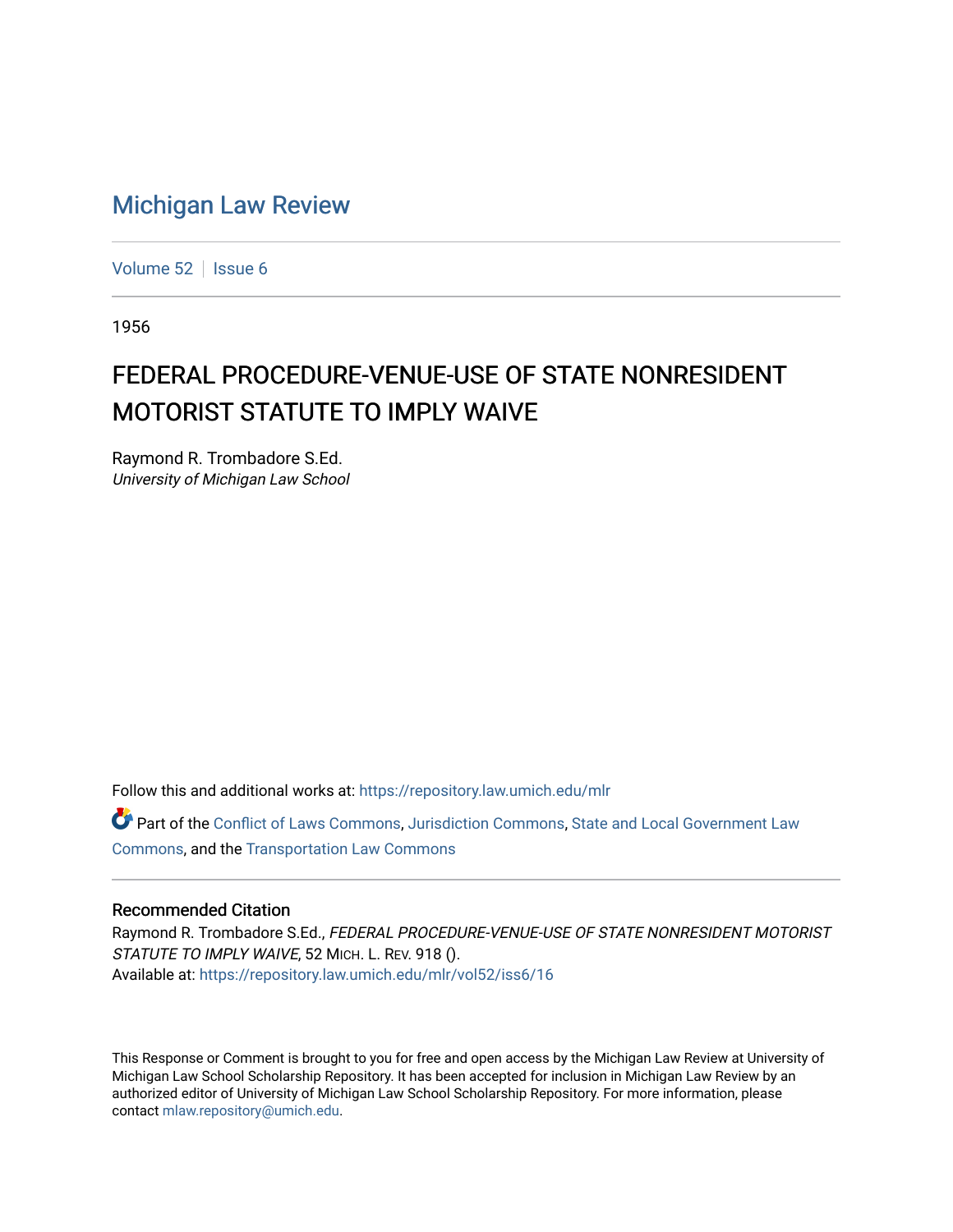FEDERAL PROCEDURE-VENUE-USE OF STATE NONRESIDENT MOTORIST STATUTE To IMPLY WAIVER-An Illinois corporation brought suit based on diversity of citizenship in a United States district court in Kentucky against a resident of Indiana, alleging a cause of action arising from a collision which occurred on a Kentucky highway. Plaintiff secured personal jurisdiction over defendant by serving process upon the Secretary of State of Kentucky who in tum gave notice to the defendant in accordance with the Kentucky nonresident motorist statute.1 Defendant entered a special appearance and moved that the case be dismissed on the ground of improper venue.<sup>2</sup> The motion was overruled and the Court of Appeals for the Sixth Circuit affirmed.3 On certiorari the United States Supreme Court *held,* reversed, Justices Reed and Minton dissenting. Implied appointment of an agent for service of process under a nonresident motorist statute does not waive the privilege of venue conferred by federal statute. Olberding v. Illinois Central R. Co., 346 U.S. 338, 74 S.Ct. 83 (1953).

Since the Supreme Court's approval of a state nonresident motorist statute in 1927,<sup>4</sup> all of the states and the District of Columbia have enacted substantially similar statutes,<sup>5</sup> which prescribe, essentially, that the use of state highways by a nonresident motorist shall be deemed the equivalent of an appointment of a designated state official as agent of the nonresident to accept service of process in any action growing out of such use of the highways.<sup>6</sup>

1 Ky. Rev. Stat. (1953) §§188.020, 188.030. The Kentucky statute in substance provides that a nonresident motorist who operates his automobile on the state's highways makes the secretary of state his agent for service of process in any civil action arising out of such operation. There is also specified a procedure for serving summons on the secretary of state, who in tum is to notify the nonresident defendant by registered mail.

228 U.S.C. (Supp. V, 1952) §l391(a).

a Olberding v. Illinois Central R. Co., (6th Cir. 1953) 201 F. (2d) 582.

<sup>4</sup>Hess v. Pawloski, 274 U.S. 352, 47 S.Ct. 632 (1927).

<sup>5</sup>For a listing of these statutes, see Knoop v. Anderson, (D.C. Iowa 1947) 71 F. Supp. 832.

6 See Culp, "Process in Actions against Non-Resident Motorists," 32 MICH. L. REV. 325 (1934); Culp, ''Recent Developments in Actions against Nonresident Motorists," 37 MrcH. L. REv. 58 (1938); Scott, "Hess and Pawloski Carry On," 64 HARv. L. REv. 98 (1950); Scott, "Jurisdiction over Nonresident Motorists," 39 HARv. L. REv. 563 (1926).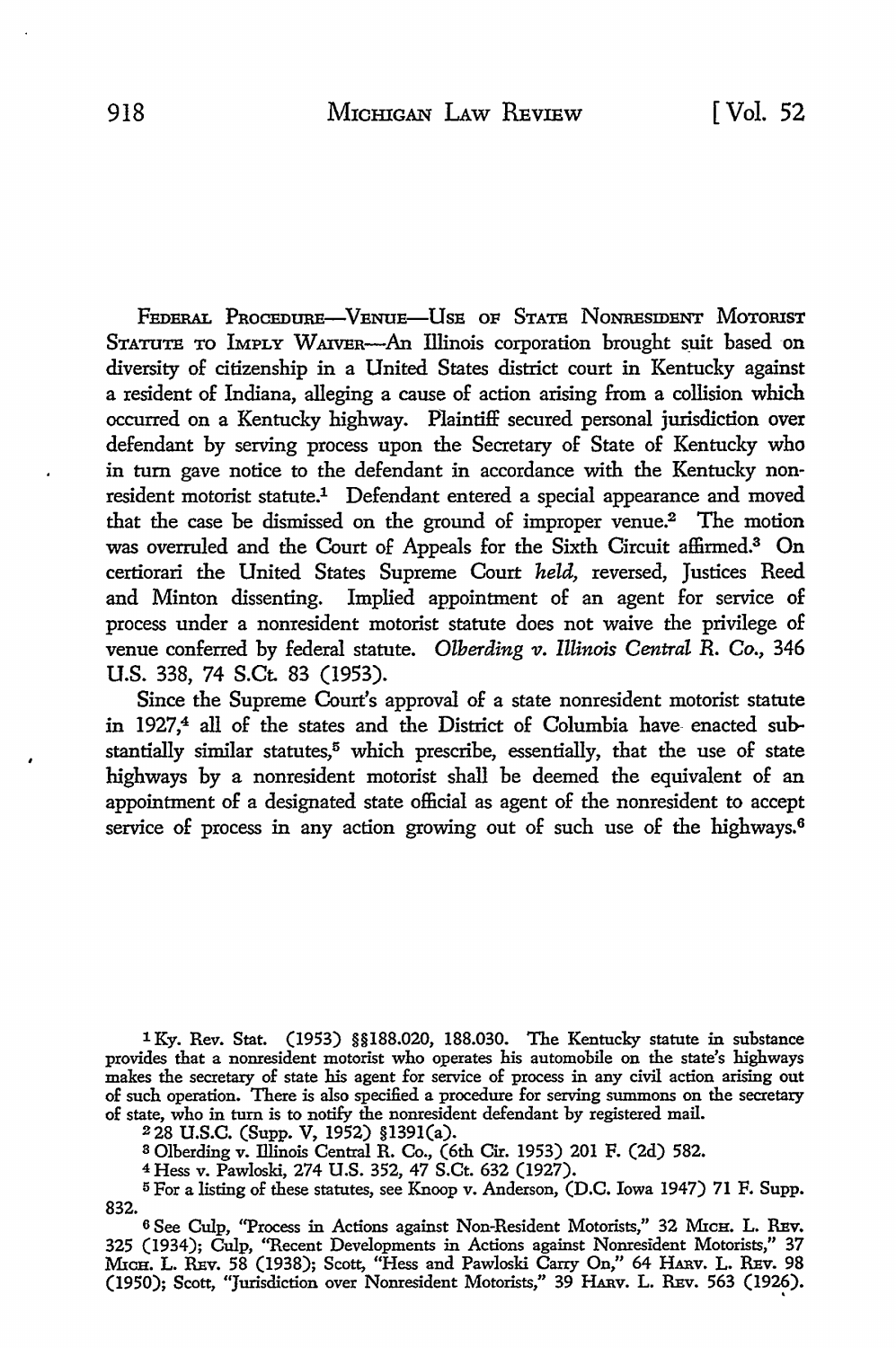These statutes provide a method for acquiring jurisdiction over the defendant in the state in which the cause of action accrued. Although the extent of their application depends upon the specific terms of each statute, it has been held that they may operate for the benefit of nonresident plaintiffs,<sup>7</sup> and may apply equally to defendants who are residents of other states<sup>8</sup> and those who are residents of other countries.<sup>9</sup> Furthermore, service of process under authority of these statutes confers personal jurisdiction in federal courts within the state as well as in state tribunals.10 A venue problem arises, however, when both plaintiff and defendant in a federal court are nonresidents of the district in which a diversity suit is filed. Section 139l(a) of the Judicial Code requires that cases in which jurisdiction is based on diversity of citizenship be brought in the "judicial district where all plaintiffs or all defendants reside."11 Though not a qualification upon the power of the court to adjudicate, the venue provision is a limitation designed for the convenience of litigants. Therefore, unless this requirement is waived, an objecting defendant should be granted a dismissal, or a transfer to a district where venue is proper.<sup>12</sup> It was the attempt to predicate an implied waiver of the venue privilege on provisions of the nonresident motorist statute that led to the procedural issue in the principal case. Extending the doctrine announced by the Supreme Court in *Neirbo Co. v. Bethlehem Shipbuilding Corp.,* Ltd.,13 which held that when a foreign corporation appoints a resident agent to accept service of process **in** a state in which it is doing business such appointment amounts to a waiver of the federal venue privilege, the district courts almost consistently ruled that the implied appointment of an agent for service of process **by**  driving on state highways is likewise a waiver of federal venue.<sup>14</sup> Although waiver of venue is commonly found in "submission through conduct,"<sup>15</sup> these decisions go one step further in equating the agency which is created by implied appointment under the nonresident motorist statutes to the agency created by formal appointment by a foreign corporation.16 The rationale of

*<sup>1</sup>*Neff v. Hindman, (D.C. Pa. 1948) 77 F. Supp. 4.

8 See Peeples v. Ramspacher, (D.C. S.C. 1939) 29 F. Supp. 632.

<sup>9</sup>Lulevitch v. Hill, (D.C. Pa. 1949) 82 F. Supp. 612.

<sup>10</sup> Rule 4(d)(7), Federal Rules of Civil Procedure, 28 U.S.C. (1946).

1128 U.S.C. (Supp. V, 1952) §l39l(a).

 $1228$  U.S.C. (Supp. V, 1952) §1406(a): "The district court of a district in which is filed a case laying venue in the wrong division or district shall dismiss, or if it be in the interest of justice, transfer such case to any district or division in which it could have been brought."

1s 308 U.S. 165, 60 S.Ct. 153 (1939). In 1948, revised 28 U.S.C. §l39l(c) adopted the doctrine of the Neirbo case by enlarging venue possibilities as to corporate defendants. 14 Falter v. Southwest Wheel Co., (D.C. Pa. 1953) 109 F. Supp. 556; Archambeau

v. Emerson, (D.C. Mich. 1952) 108 F. Supp. 28; Jacobson v. Schuman, (D.C. Vt. 1952)

105 F. Supp. 483. *Contra,* Waters v. Plybom, (D.C. Tenn. 1950) 93 F. Supp. 651. 15 Neirbo Co. v. Bethlehem Shipbuilding Corp., note 13 supra, at 168.

16 For an extension of the Neirbo waiver theory as applied to corporations, see Knott Corp. v. Furman, (4th Cir. 1947) 163 F. (2d) 199, cert. den. 332 U.S. 809, 68 S. Ct. Ill (1947), which held that jurisdiction exercised by a state over a foreign corporation doing business within its boundaries is based on an implied consent and that consequently the corporation waives its federal venue privilege by doing business in the state. The failure